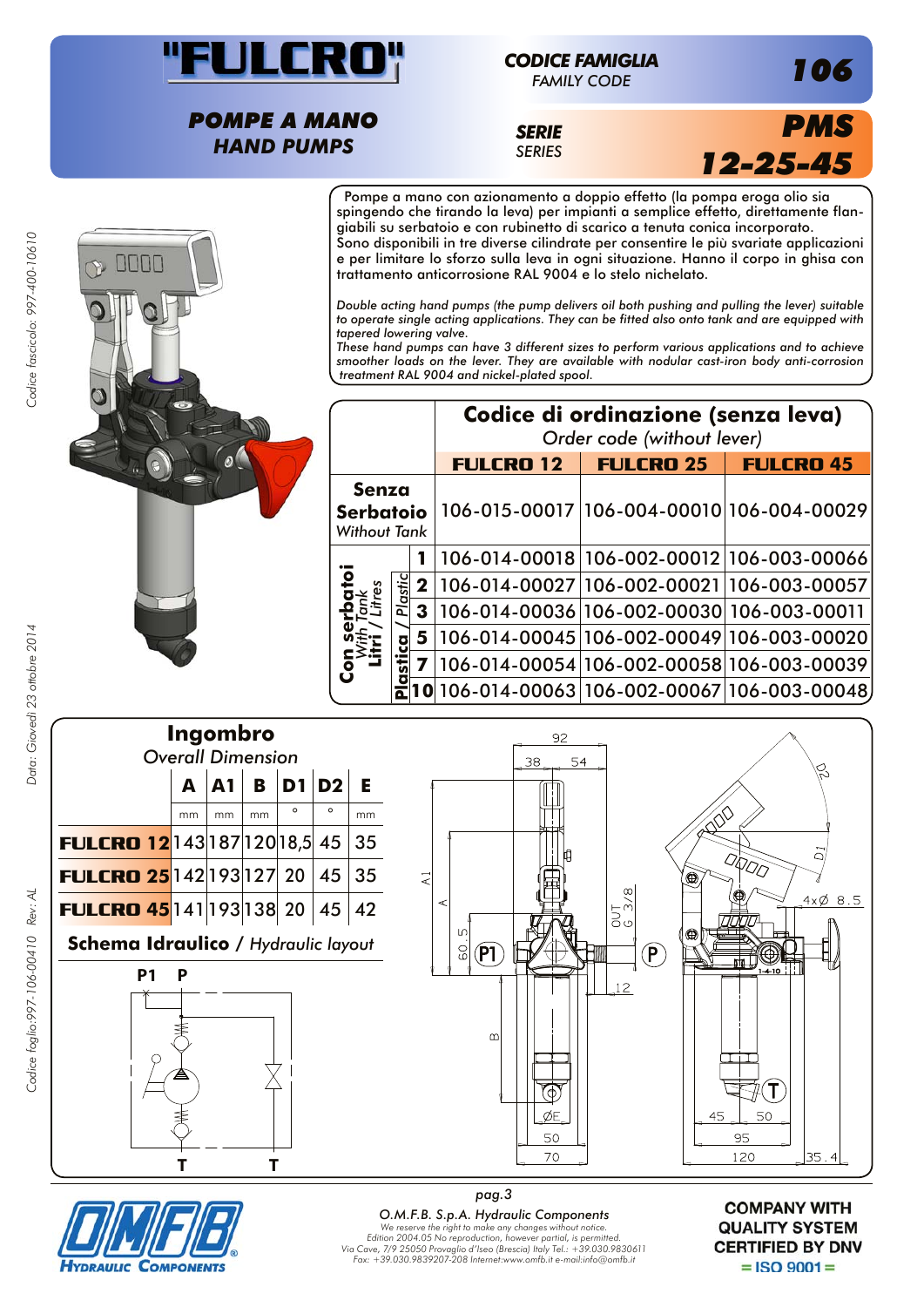

## <sup>106</sup> SCHEMA RICAMBIO POMPE A MANO **FULCRO** SERIE PMS **FULCRO** *HAND PUMP PMS SERIES SPARE PARTS*

*Codice foglio:997-106-00410 Rev: AL Data: Giovedì 23 ottobre 2014 Codice fascicolo: 997-400-10610* 

Oata: Giovedì 23 ottobre 2014

Codice foglio: 997-106-00410 Rev: AL

Codice fascicolo: 997-400-10610



**COMPANY WITH QUALITY SYSTEM CERTIFIED BY DNV**  $=$  ISO 9001 $=$ 

*pag.4 O.M.F.B. S.p.A. Hydraulic Components We reserve the right to make any changes without notice. Edition 2004.05 No reproduction, however partial, is permitted. Via Cave, 7/9 25050 Provaglio d'Iseo (Brescia) Italy Tel.: +39.030.9830611 Fax: +39.030.9839207-208 Internet:www.omfb.it e-mail:info@omfb.it*

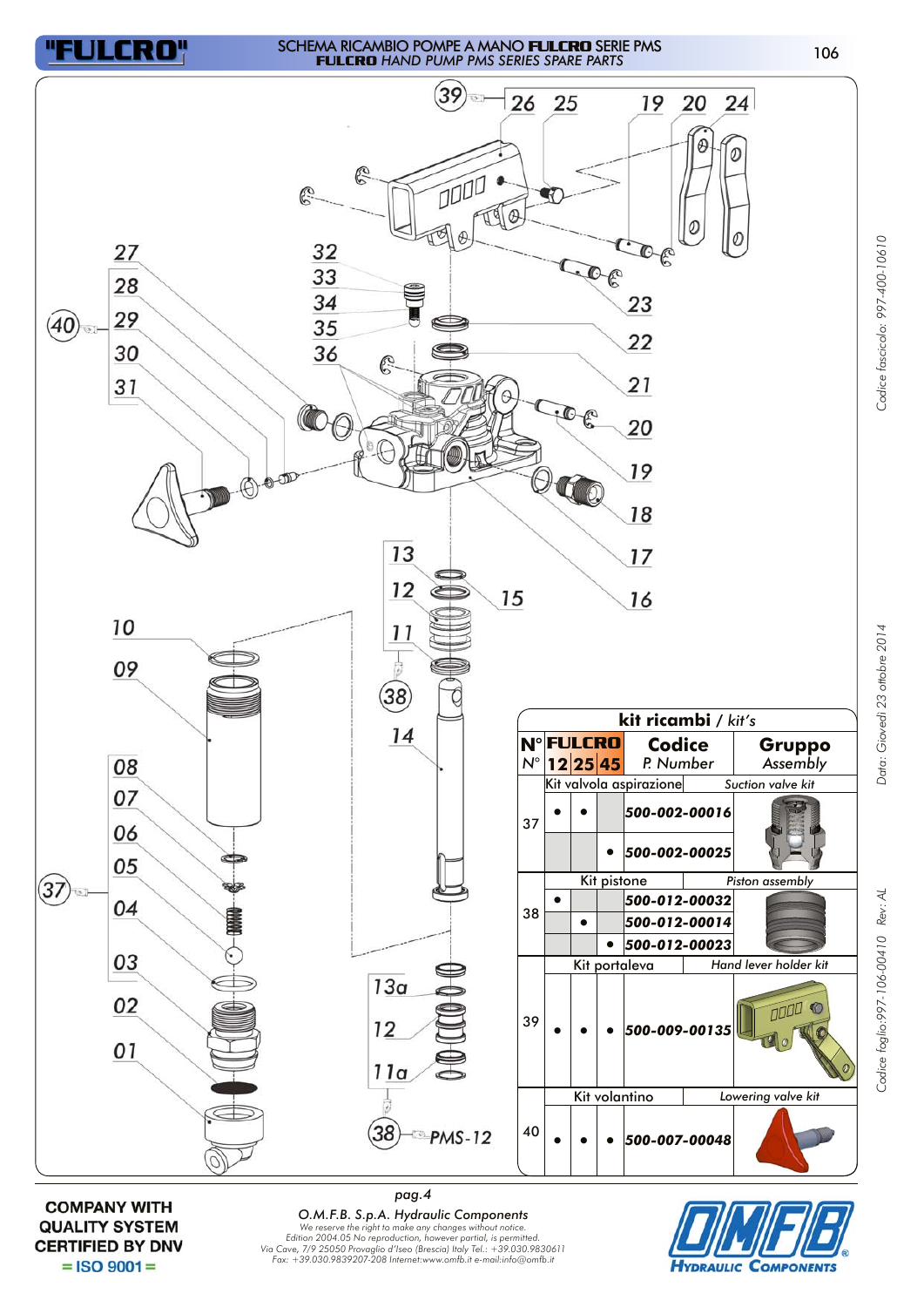| 106 | SCHEMA RICAMBIO POMPE A MANO <b>FLILERD</b> SERIE PMS<br><b>FULCRO</b> HAND PUMP PMS SERIES SPARE PARTS |
|-----|---------------------------------------------------------------------------------------------------------|
|     |                                                                                                         |



|                 |                        | <b>FULCRO</b> |           | <b>Codice</b> | <b>Descrizione</b><br>Description                        |                                      |                  |
|-----------------|------------------------|---------------|-----------|---------------|----------------------------------------------------------|--------------------------------------|------------------|
| $N^{\circ}$     | 12                     | 25            | 45        | P. Number     |                                                          |                                      |                  |
| $\mathbf{1}$    | $\bullet$              | $\bullet$     | $\bullet$ | 506-000-00392 | Guarnizione portafiltro                                  | Suction cap                          | 1                |
| $\overline{2}$  | $\bullet$              | $\bullet$     | $\bullet$ | 550-001-00012 | Filtro acciaio rotondo                                   | <b>Steel strainer</b>                | 1                |
|                 | $\bullet$              | $\bullet$     |           | 540-005-00019 |                                                          |                                      |                  |
| 3               |                        |               |           |               | Corpo valvola di aspirazione                             | Suction valve casing                 | 1                |
|                 | $\bullet$              |               |           | 540-005-00037 |                                                          |                                      |                  |
| 4               | $\bullet$<br>$\bullet$ |               |           | 506-002-00201 | <b>Guarnizione OR</b>                                    | $O$ -ring                            | 1                |
|                 | $\bullet$              |               |           | 506-003-00095 |                                                          |                                      |                  |
| 5               | $\bullet$              | $\bullet$     | $\bullet$ | 510-009-00116 | Sfera tenuta                                             | Ball                                 | 1                |
| 6               | $\bullet$              | ٠             | $\bullet$ | 512-005-00689 | Molla valvola di aspirazione<br>Spring for suction valve |                                      | 1                |
| 7               | $\bullet$              | ٠             | $\bullet$ | 550-001-00101 | Guidamolla                                               | Spring-guide                         | 1                |
| 8               | $\bullet$              |               | $\bullet$ | 501-001-00113 | Anello elastico                                          | Circlip                              | 1                |
|                 | ٠                      |               |           | 537-002-00037 |                                                          |                                      |                  |
| 9               |                        | $\bullet$     |           | 537-002-00019 | Cilindro acciaio                                         | Steel stem                           | 1                |
|                 |                        |               | $\bullet$ | 537-002-00028 |                                                          |                                      |                  |
|                 | $\bullet$              | $\bullet$     |           | 116-009-01255 | Rondella tenuta cilindro                                 | Washer                               |                  |
|                 | 10                     |               | $\bullet$ | 116-009-01308 |                                                          |                                      | 1                |
| 11a             |                        |               |           | 506-000-00516 | Guarnizione speciale                                     | Special gasket                       | 2                |
|                 |                        |               |           | 506-000-00258 |                                                          |                                      |                  |
| 11              |                        |               | $\bullet$ | 506-000-00267 | Guarnizione speciale                                     | Special gasket                       | 1                |
|                 | $\bullet$              |               |           | 532-002-00082 |                                                          |                                      |                  |
| 12              |                        | $\bullet$     |           | 532-002-00028 | Pistone                                                  | Piston                               | 1                |
|                 |                        |               | $\bullet$ | 532-002-00037 |                                                          |                                      |                  |
| 13a             | $\bullet$              |               |           | 550-004-00046 | Anello antiestrusore                                     | Locking ring                         | 2                |
|                 |                        |               |           | 506-002-00158 |                                                          |                                      |                  |
| 13              |                        | $\bullet$     |           | 506-002-00229 | <b>Guarnizione OR</b>                                    | $O$ -ring                            | 1                |
|                 | $\bullet$              |               |           |               |                                                          |                                      |                  |
|                 |                        |               |           | 535-001-00121 |                                                          |                                      |                  |
| 14              |                        | $\bullet$     |           | 535-001-00069 | Stelo                                                    | Piston rod                           | 1                |
|                 |                        |               | $\bullet$ | 535-001-00078 |                                                          |                                      |                  |
|                 | $\bullet$              |               |           | 501-011-00086 |                                                          |                                      |                  |
| 15              |                        |               |           | 501-011-00111 | Anello elastico                                          | Circlip                              | 1                |
|                 |                        |               | $\bullet$ | 501-011-00148 |                                                          |                                      |                  |
|                 | $\bullet$              |               |           | 517-001-00754 |                                                          |                                      |                  |
| 16              |                        | $\bullet$     |           | 517-001-00772 | Corpo pompa a mano                                       | Hand pump housing                    | 1                |
|                 |                        |               | $\bullet$ | 517-001-00790 |                                                          |                                      |                  |
| 17              |                        |               | $\bullet$ | 116-009-00158 | Rondella utilizzi                                        | Washer                               | $\overline{2}$   |
| 18              | $\bullet$              | $\bullet$     | $\bullet$ | 116-006-00259 | Nipplo utilizzi                                          | Pressure nipple                      | 1                |
| $\overline{19}$ |                        |               |           |               | 526-001-00095 Spinotto lunghezza 26mm                    | Gudgeon Pin 26mm                     | $\boldsymbol{2}$ |
| 20              | $\bullet$              |               |           | 501-015-00028 | Anello elastico                                          | Circlip                              | 6                |
|                 |                        |               |           | 506-000-01926 |                                                          |                                      |                  |
| 21              |                        | $\bullet$     |           | 506-000-01935 | Guarnizione a labbro                                     | Lip seal                             | 1                |
|                 |                        |               | $\bullet$ | 506-000-01944 |                                                          |                                      |                  |
|                 | $\bullet$              |               |           | 506-000-02729 |                                                          |                                      |                  |
| 22              |                        | $\bullet$     |           | 506-000-02701 | Guarnizione raschiapolvere                               | Wiper seal                           | 1                |
|                 |                        |               | $\bullet$ | 506-000-02738 |                                                          |                                      |                  |
| 23              | $\bullet$              | $\bullet$     | $\bullet$ | 526-001-00086 | Spinotto                                                 | Gudgeon Pin                          | 1                |
| 24              | $\bullet$              |               | $\bullet$ | 538-001-00081 | Biella                                                   | <b>Brackets</b>                      | $\overline{2}$   |
| 25              |                        | $\bullet$     | $\bullet$ | 502-002-00012 | Vite blocco leva                                         | Locking lever screw                  | 1                |
| 26              | $\bullet$              | $\bullet$     | $\bullet$ | 539-001-00212 | Portaleva                                                | Lever holder                         | 1                |
| 27              | $\bullet$              | $\bullet$     | $\bullet$ | 115-006-00117 |                                                          |                                      | 1                |
|                 |                        |               |           |               |                                                          | Tappo utilizzo<br>Pressure port plug |                  |
| 28              | $\bullet$              | $\bullet$     | $\bullet$ | 543-004-00023 | Spillo tenuta                                            | Pin                                  | 1                |
| 29              | $\bullet$              | $\bullet$     | $\bullet$ | 506-000-00589 | <b>Guarnizione OR</b>                                    | O-ring                               | 1                |
| 30              | $\bullet$              | $\bullet$     | $\bullet$ | 506-002-00014 | <b>Guarnizione OR</b>                                    | O-ring                               | 1                |
| 31              | $\bullet$              | $\bullet$     | $\bullet$ | 500-001-00357 | Volantino                                                | Lowering wheel                       | 1                |
| 32              | $\bullet$              | $\bullet$     | $\bullet$ | 540-003-00477 | Tappo valvola di ritegno                                 | Plug                                 | 1                |
| 33              | $\bullet$              | $\bullet$     | $\bullet$ | 506-019-09150 | Guarnizione ORM 0090-15                                  | ORM 0090-15                          | 1                |
| 34              | $\bullet$              | $\bullet$     | $\bullet$ | 512-005-00509 | Molla                                                    | Spring                               | 1                |
| 35              | $\bullet$              | $\bullet$     | $\bullet$ | 510-009-00054 | Sfera 1/4" (Ø6.35)                                       | Ball 1/4" (Ø6.35)                    | 1                |
| 36              |                        | $\bullet$     | $\bullet$ | 504-010-00018 | Grano conico 1/16" NPTF                                  | Conical plug 1/16" NPTF              | 3                |



*pag.5*

**O.M.F.B. S.p.A. Hydraulic Components**<br>We reserve the right to make any changes without notice.<br>Edition 2004.05 No reproduction, however partial, is permitted.<br>Via Cave, 7/9 25050 Provaglio d'Iseo (Brescia) Italy Tel.: +3

**COMPANY WITH QUALITY SYSTEM CERTIFIED BY DNV**  $=$  ISO 9001 $=$